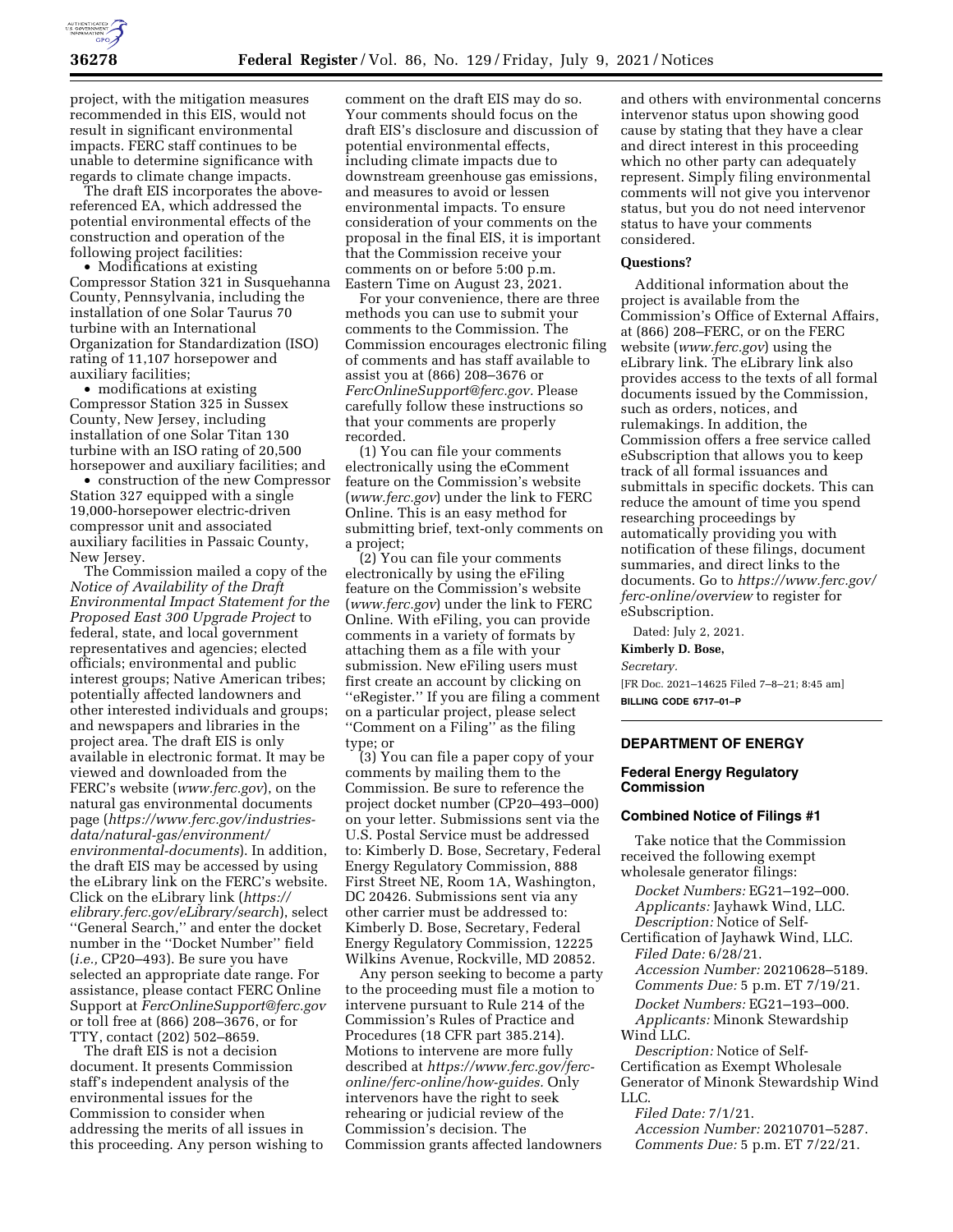Take notice that the Commission received the following electric rate filings:

*Docket Numbers:* ER10–1790–019; ER10–2596–011; ER11–3325–006; ER21–1716–001.

*Applicants:* BP Energy Company, BP Energy Retail LLC, Fowler Ridge II Wind Farm LLC, Whiting Clean Energy, Inc.

*Description:* Triennial Market Power Analysis for Central Region of BP Energy Company, et al.

*Filed Date:* 6/29/21.

*Accession Number:* 20210629–5273. *Comments Due:* 5 p.m. ET 8/30/21.

*Docket Numbers:* ER10–1817–024. *Applicants:* Southwestern Public Service Company.

*Description:* Triennial Market Power Analysis for Southwest Power Pool, Inc. Region of Southwestern Public Service Company.

*Filed Date:* 6/30/21.

*Accession Number:* 20210630–5335. *Comments Due:* 5 p.m. ET 8/30/21. *Docket Numbers:* ER10–1936–009. *Applicants:* Carville Energy LLC. *Description:* Triennial Market Power Analysis for Central Region of Carville Energy LLC.

*Filed Date:* 6/30/21. *Accession Number:* 20210630–5331. *Comments Due:* 5 p.m. ET 8/30/21.

*Docket Numbers:* ER10–2738–010; ER11–4267–015; ER20–2586–003; ER20–2587–002.

*Applicants:* The Empire District Electric Company, Algonquin Energy Services Inc., North Fork Ridge Wind, LLC, Kings Point Wind, LLC, Neosho Ridge Wind, LLC.

*Description:* Triennial Market Power Analysis for Southwest Power Pool, Inc. Region of The Empire District Electric Company, et al.

*Filed Date:* 6/30/21. *Accession Number:* 20210630–5345. *Comments Due:* 5 p.m. ET 8/30/21.

*Docket Numbers:* ER12–1933–013; ER12–1934–011.

*Applicants:* Interstate Power and Light Company, Wisconsin Power and Light Company.

*Description:* Triennial Market Power Analysis for Central Region of Interstate Power and Light Company, et al.

*Filed Date:* 6/30/21.

*Accession Number:* 20210630–5344. *Comments Due:* 5 p.m. ET 8/30/21.

*Docket Numbers:* ER20–2004–001. *Applicants:* Public Service Electric

and Gas Company, PJM Interconnection, L.L.C.

*Description:* Compliance filing: PSEG submits Order 864 Compliance Filing re: Deficiency Letter to be effective N/A.

*Filed Date:* 7/2/21. *Accession Number:* 20210702–5008. *Comments Due:* 5 p.m. ET 7/23/21. *Docket Numbers:* ER20–2408–002. *Applicants:* Midcontinent Independent System Operator, Inc. *Description:* Compliance filing: 2021– 06–29 SA 3524 Ameren-Broadlands Wind Farm Sub FSA for FCA (J468) to be effective 10/1/2020. *Filed Date:* 6/29/21. *Accession Number:* 20210629–5126. *Comments Due:* 5 p.m. ET 7/20/21. *Docket Numbers:* ER21–1018–002. *Applicants:* New York Independent System Operator, Inc. *Description:* Compliance filing: NYISO Compliance, Notice of Effective Date, Operating Reserve Demand Curves to be effective 7/13/2021. *Filed Date:* 6/29/21. *Accession Number:* 20210629–5200. *Comments Due:* 5 p.m. ET 7/20/21. *Docket Numbers:* ER21–2084–000. *Applicants:* Coso Geothermal Power Holdings, LLC. *Description:* Amendment to June 4, 2021 Coso Geothermal Power Holdings, LLC tariff filing. *Filed Date:* 6/30/21. *Accession Number:* 20210630–5224. *Comments Due:* 5 p.m. ET 7/21/21. *Docket Numbers:* ER21–2334–000. *Applicants:* Cross-Sound Cable Company, LLC. *Description:* § 205(d) Rate Filing: Schedule 17 Reg Asset Filing to be effective 9/1/2021. *Filed Date:* 7/1/21. *Accession Number:* 20210701–5173. *Comments Due:* 5 p.m. ET 7/22/21. *Docket Numbers:* ER21–2335–000. *Applicants:* NorthWestern Corporation. *Description:* § 205(d) Rate Filing: SA 925—Firm PTP Transmission Service Agreement with Energy Keepers Inc. to be effective 9/1/2021. *Filed Date:* 7/1/21. *Accession Number:* 20210701–5176. *Comments Due:* 5 p.m. ET 7/22/21. *Docket Numbers:* ER21–2336–000. *Applicants:* Tecolote Wind LLC. *Description:* Baseline eTariff Filing: Tecolote Wind LLC MBR Tariff and Joint Application to be effective 7/1/2021. *Filed Date:* 7/1/21. *Accession Number:* 20210701–5177. *Comments Due:* 5 p.m. ET 7/22/21, *Docket Numbers:* ER21–2337–000. *Applicants:* ISO New England Inc., Eversource Energy Service Company. *Description:* § 205(d) Rate Filing: PTO

AC; Modifications to Monthly Regional Network Load Calculation to be effective 9/1/2021.

*Filed Date:* 7/1/21. *Accession Number:* 20210701–5189. *Comments Due:* 5 p.m. ET 7/22/21. *Docket Numbers:* ER21–2338–000. *Applicants:* PacifiCorp. *Description:* Tariff Cancellation: Termination of WAPA Transmission Capacity Sharing in TOT 4A/4B to be effective 9/2/2021. *Filed Date:* 7/1/21. *Accession Number:* 20210701–5226. *Comments Due:* 5 p.m. ET 7/22/21. *Docket Numbers:* ER21–2339–000. *Applicants:* PacifiCorp. *Description:* § 205(d) Rate Filing: WAPA Transmission Capacity Sharing in AW/TOT 4B (RS 758) to be effective 9/2/2021. *Filed Date:* 7/1/21. *Accession Number:* 20210701–5227. *Comments Due:* 5 p.m. ET 7/22/21. *Docket Numbers:* ER21–2340–000. *Applicants:* Consolidated Edison Company of New York, Inc. *Description:* § 205(d) Rate Filing: Amendment BULK Storage-TRACE to be effective 7/1/2021. *Filed Date:* 7/1/21. *Accession Number:* 20210701–5236. *Comments Due:* 5 p.m. ET 7/22/21. *Docket Numbers:* ER21–2341–000. *Applicants:* Appalachian Power Company. *Description:* § 205(d) Rate Filing: OATT—Revise Attachment K, AEP Texas Inc. Rate Update to be effective 12/31/9998. *Filed Date:* 7/1/21. *Accession Number:* 20210701–5256. *Comments Due:* 5 p.m. ET 7/22/21. *Docket Numbers:* ER21–2342–000. *Applicants:* ISO New England Inc. *Description:* ISO New England Inc., Filing of Permanent De-List Bids, Retirement De-List Bids and Substitution Auction Test Prices Submitted for Forward Capacity Auction (FCA 16). *Filed Date:* 7/1/21. *Accession Number:* 20210701–5310. *Comments Due:* 5 p.m. ET 7/22/21. *Docket Numbers:* ER21–2344–000. *Applicants:* PJM Interconnection, L.L.C. *Description:* § 205(d) Rate Filing: Original ISA, SA No. 6092; Queue No. AD1–061/AF2–184 to be effective 6/2/2021. *Filed Date:* 7/2/21. *Accession Number:* 20210702–5009. *Comments Due:* 5 p.m. ET 7/23/21. *Docket Numbers:* ER21–2345–000. *Applicants:* PJM Interconnection,

L.L.C.

*Description:* Tariff Cancellation: Notice of Cancellation of WMPA, SA No. 5825; Queue No. AF2–401 re: withdrawal to be effective 7/10/2021.